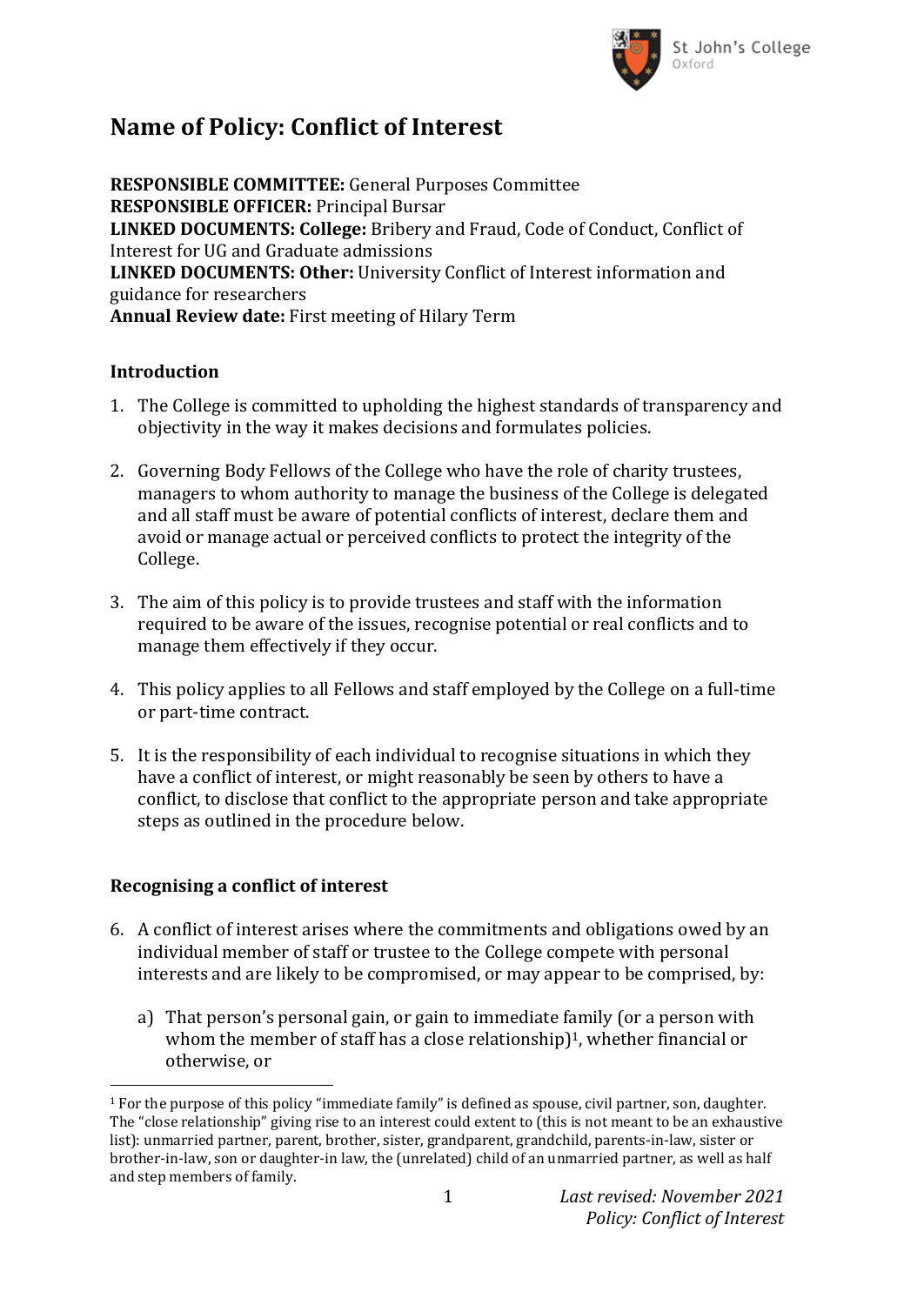

- b) The commitments and obligations that person owes to another person or organisation.
- 7. The Charity Commission defines a conflict of interest as "any situation in which a trustee's personal interests or loyalties could or could be seen to prevent the trustee making a decision only in the best interest of the charity."
- 8. There can be situations in which the appearance of conflict of interest is present even when no conflict actually exists. Thus, it is important for all trustees and staff when evaluating a potential conflict of interest to consider how it might be perceived by others.
- 9. In order to recognise actual or perceived conflicts of interest, key interests need to be identified. Conflicts can arise from:
	- a) *Roles and relationships*, e.g. roles or activities involving parties outside the College, roles held by trustees or staff outside their College duties, committee membership and roles involving decision-making in or on behalf of the College, close personal relationships.
	- b) *Activities*, e.g. outside companies and spin-outs in which trustees or staff have an interest, intellectual property, procurement, commercial transactions, external activities and appointments, student admissions (see Conflict of Interest Policy for UG and PG admissions) and recruitment of staff.
- 10. Conflicts of interest may be financial, non-financial or both.
- 11. A financial conflict of interest occurs where there is or appears to be opportunity for personal financial gain, financial gain to close relatives or friends, or where it might be reasonable for another party to take the view that financial benefits might affect that person's actions.
- 12. Financial gain or interest means anything of monetary value, for example:
	- a) Payments for services, benefits-in-kind, hospitality and/or gifts, discounts, bonuses, favourable contract terms;
	- b) Equity interests, e.g. stocks, stock options or other ownership options;
	- c) Intellectual property rights, e.g. patents, copyrights and royalties from such.
- 13. The level of financial interest is not the determining factor as to whether a conflict should be disclosed. What might be "not material" or "not significant" for one person might be very significant for another. Good practice will mean the declaration of any financial interest, however small.
- 14. Non-financial interests can also come into conflict, or be perceived to come into conflict, with a trustee's or member of staff's duties, obligations or commitments to the College. This may include any benefit or advantage relating to direct or indirect enhancement of an individual's career, recruitment or admissions.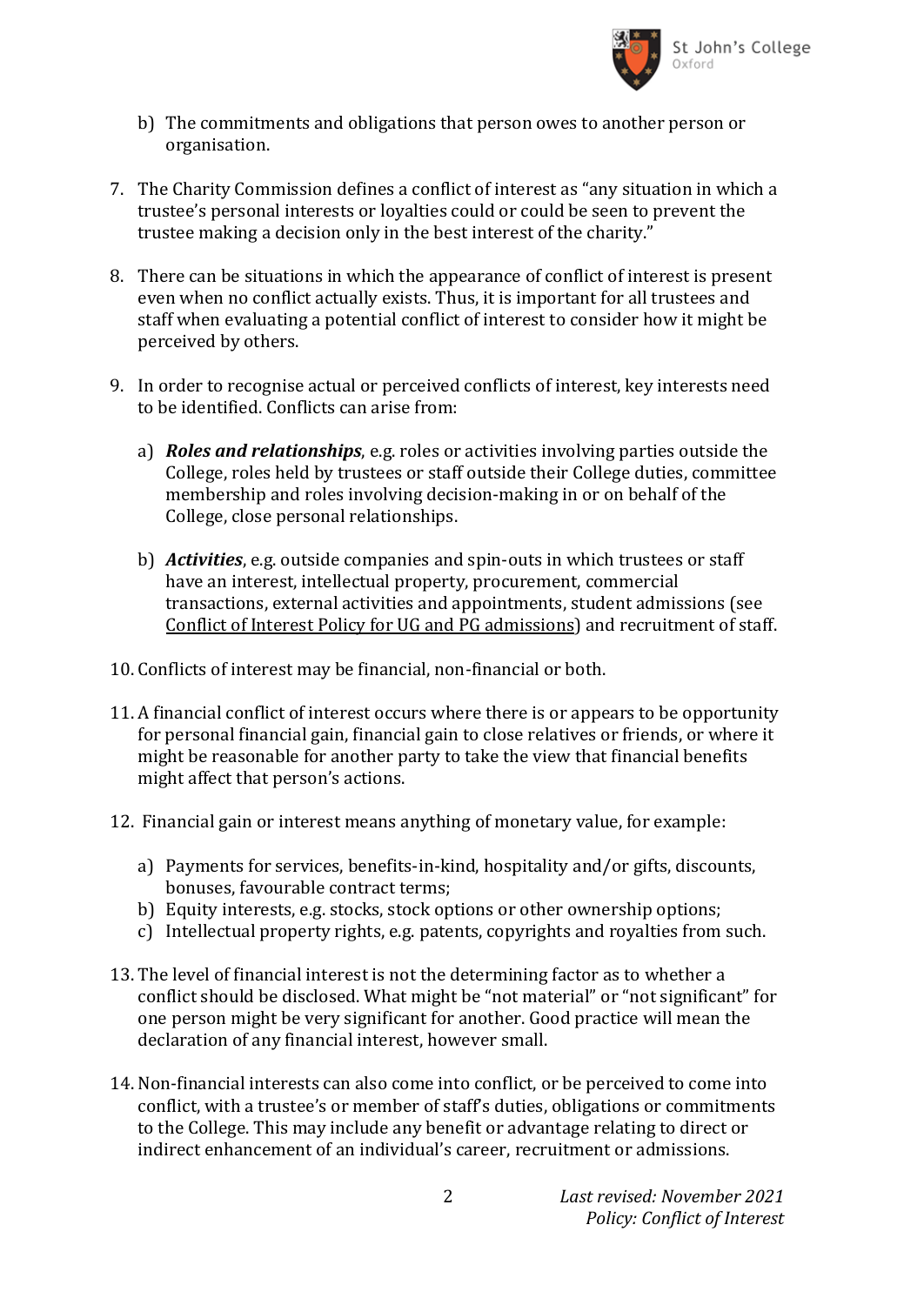

- 15. The College's policy on [conflicts of interest arising in Undergraduate Admissions](https://www.sjc.ox.ac.uk/discover/about-college/legal/college-policies/)  [and Graduate Admissions](https://www.sjc.ox.ac.uk/discover/about-college/legal/college-policies/) applies to anybody who is engaged by the College to assess and/or make decisions on individual admissions candidates.
- 16. In addition to complying with this policy, researchers need to be aware of and comply with conflict of interest requirements set by external funders or other bodies with whom agreements have been made. Please refer to the University's [Conflict of Interest information and guidance for researchers.](https://researchsupport.admin.ox.ac.uk/governance/integrity/conflict#/) For College-funded research and allowances, applicants should consider potential conflicts of interests before making a request to the Senior Tutor or Research Committee.

#### **Procedure**

- 17. It is the duty of every trustee and member of staff to disclose any conflict of interest or circumstances that might reasonably give rise to the perception of conflict of interest. Apparent or perceived conflicts of interest can be as damaging as actual conflicts of interest.
- 18. The general principle is that disclosure should be made at the time the conflict first arises, or it is recognised that a conflict might be perceived. The Conflict of Interest Statement in Schedule 1 should be completed annually as a matter of routine and needs to be updated as and when a new potential conflict of interest arises throughout the year. It should be submitted to:
	- a) The Principal Bursar for members of non-academic staff (if the Principal Bursar has an interest in the matter, the declaration should be made to the President);
	- b) The President for trustees (note: detailed procedure for Governing Body members in points 20-23 below) and all academic staff (if the President has an interest in the matter to be discussed, the disclosure shall be made to the Vice-President Academic).
- 19. Every time a gift or hospitality is received it must be declared to the Principal Bursar (see **Anti Bribery Policy** for the form to complete). The College will maintain a Register of Interest that will be updated annually for trustees by the President's office and for staff as and when their circumstances change by the Principal Bursar's office.
- 20. Many situations will require nothing more than a declaration and a written record of that declaration, which must be held in the College records.
- 21. Some instances will, however, need to be dealt with by agreeing how the conflict can be actively managed. The approach should be documented and copies provided to the relevant parties. A copy of the final plan must be held in the College's records. One or more of the following strategies may be appropriate to manage the conflict of interest:
	- a) Not taking part in discussions of certain matters and/or decisions in relation to certain matters;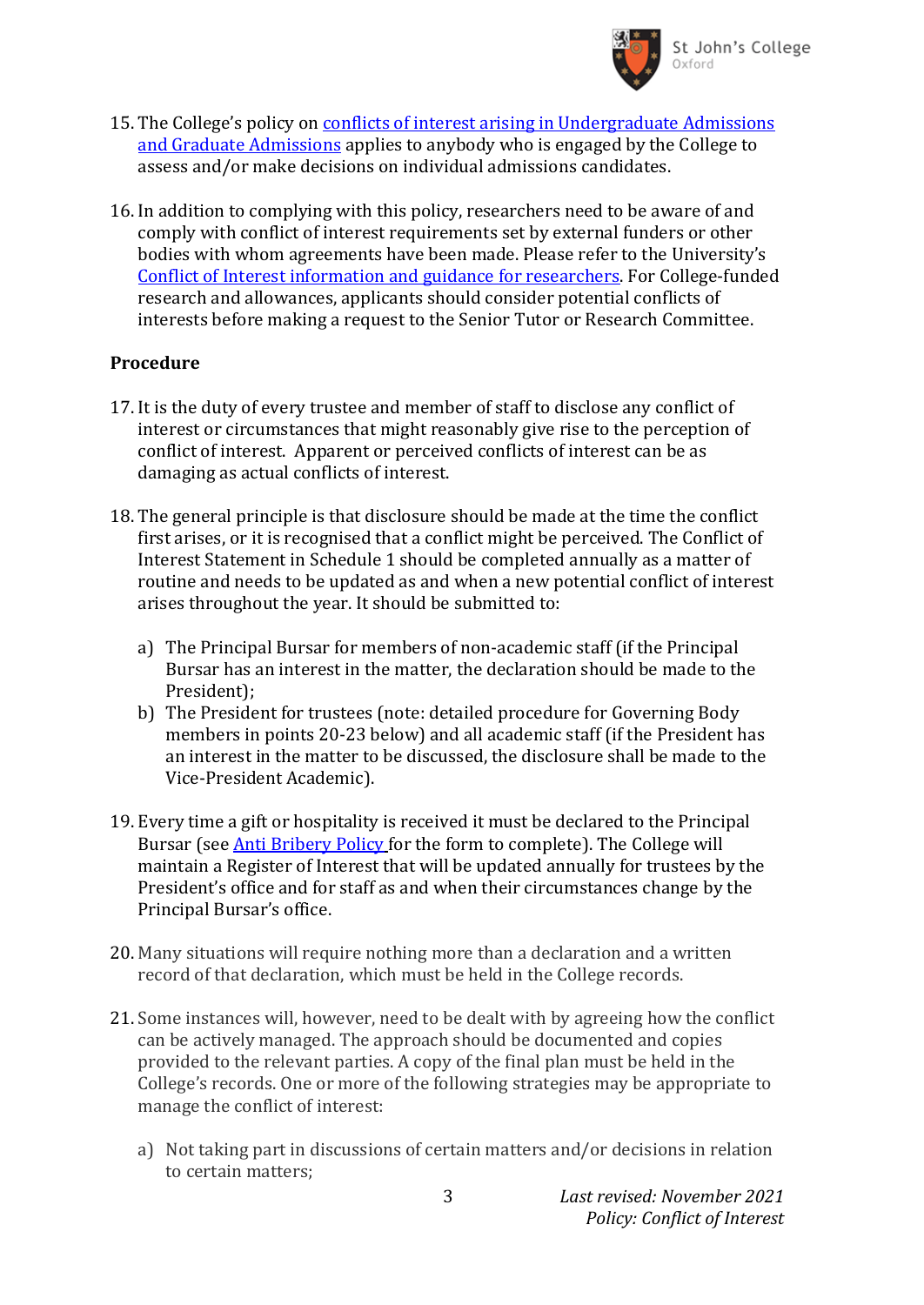

- b) Referring to others certain matters for decision;
- c) Resolving not to act as a particular person's supervisor;
- d) Divesting or placing in trust certain financial interests;
- e) Publishing a notice of interest;
- f) Standing aside from any involvement in a particular project;
- g) Declaring an interest to a particular sponsor or third party.
- 22. It is the responsibility of those affected to comply with the approach that has been agreed.

### *Governing Body*

- 23. The College follows the Charity Commission guidance <sup>2</sup> and put procedures in place for trustees to deal with conflicts of interest. The procedure is not concerned with decisions about remuneration, allowances and other benefits paid by the College to members of Governing Body in respect of their teaching or administrative responsibilities to the College or their research activities. The policy on remuneration is incorporated in the bye-laws, and it is the role of the College's Remuneration Committee to oversee the benefits awarded to Fellows.
- 24. A Register of Interest is maintained and kept in the President's office. It contains the original version of each Conflict of Interest Statement in connection with this policy. The Register is available to members of Governing Body and such other persons as the Governing Body shall approve. It may be inspected by representatives of the Charity Commission.

#### 25. Conflict of Interest Statement

 $\overline{a}$ 

- a) The following persons are required to complete an annual Conflict of Interest Statement (CIS):
	- Members of Governing Body;
	- Members of the board of directors of all companies in which the College holds a majority of the shares;
	- Any budget holder with purchasing responsibility on behalf of College; and
	- Such other persons as the Governing Body may require to complete a CIS.
- b) A person required to complete a CIS shall do so within one month of becoming liable to make a CIS or when they become aware of any change in circumstances, either of the person concerned or of the College.
- c) A copy of the format of College's CIS is set out in Schedule 1. For the purpose of the CIS, a person is treated as a member of the family if they live permanently within the household or is a close relative (i.e. spouse, parent, sibling, child or grandchild).

<sup>&</sup>lt;sup>2</sup> [Conflicts of interest: a guide for charity trustees \(CC29\) -](https://www.gov.uk/government/publications/conflicts-of-interest-a-guide-for-charity-trustees-cc29) GOV.UK (www.gov.uk)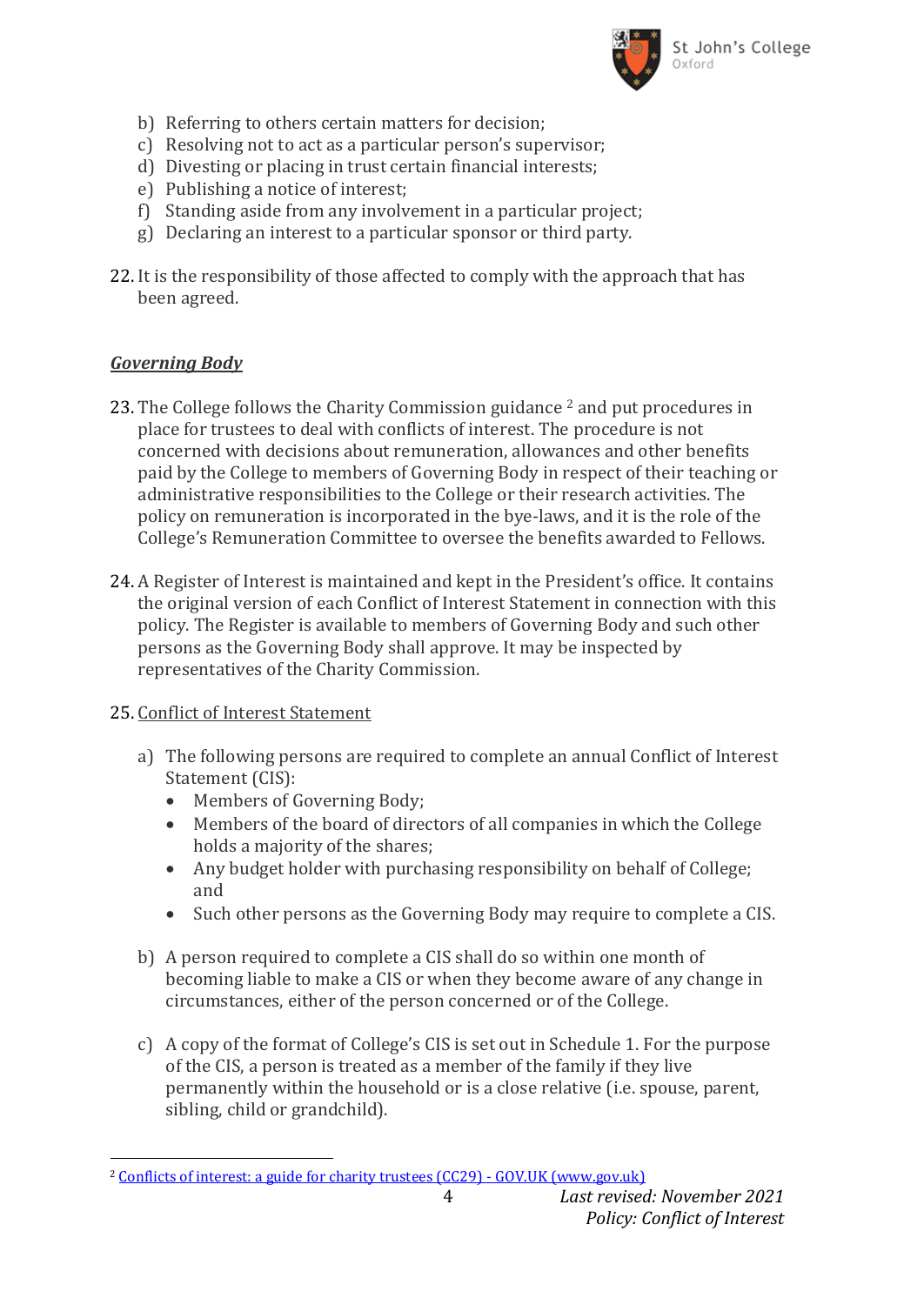

d) If anyone is unclear whether something may give rise to a potential conflict of interest, the President should be contacted for guidance. It is best to err on the side of caution. As a general guide, the test should be "Are there any circumstances in which this interest could embarrass or damage the reputation of the College?" If the answer is affirmative, the matter should be declared. If a matter has already been declared to the University under their conflict of interest policy, it should also be normally declared to the College.

#### 26. Procedure at meetings

- a) Members of Governing Body and other individuals participating (in whatever capacity) in any meeting of the Governing Body or of any committee of the Governing Body:
	- Should declare at the beginning of the relevant item of business whether there is any matter over which they may have a conflict of interest (for example, by reference to their CIS);
	- Must withdraw from the meeting whilst that matter is discussed unless expressly invited to remain solely in order to provide information;
	- May not vote on or be present during any vote on that matter.
- b) All decisions in respect of which a potential conflict of interest has been declared will be reported in the minutes of the meeting.
- c) In the case of a grave conflict of interest between the College and a member of Governing Body or other relevant individual, which makes it impossible for the individual to undertake their role effectively, the individual may need to resign from their position or see a temporary suspension until the College has concluded its business.
- 27. The information provided will be processed in accordance with data protection principles as set out in the Data Protection Act 2018. It will be processed only to ensure that trustees and all staff act in the best interests of the College. The information will not be used for any other purpose. Information provided in individual Conflict of Interest Statements will only be seen by the President, Principal Bursar and their offices and the College Auditors.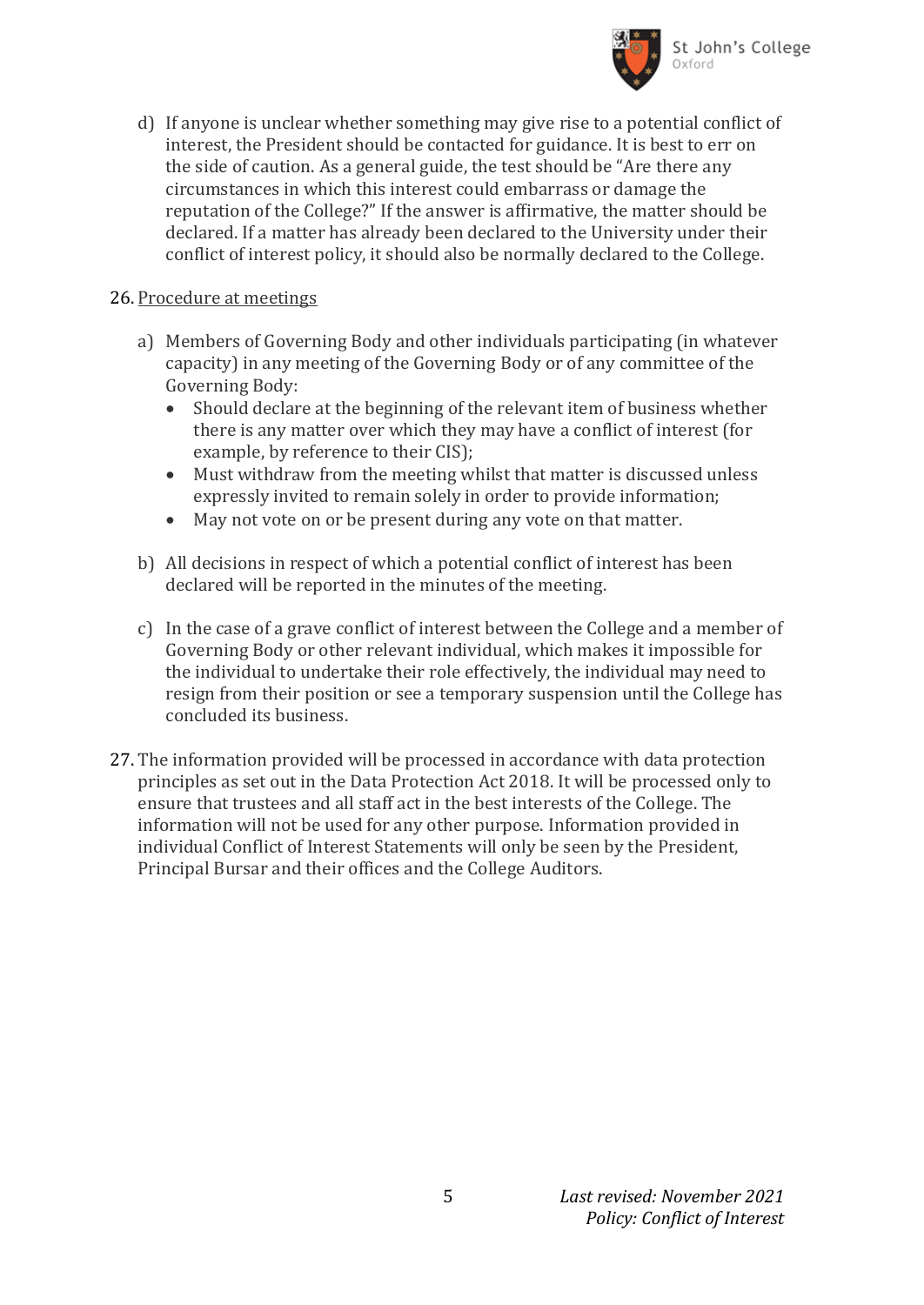

Schedule 1

### **Conflict of Interest Statement**

I as a trustee / staff member of St John's College, Oxford, confirm that:

- I have read and accept the College's conflict of interest policy;
- I have listed below all potential conflicts of which I am aware;
- I understand that if a new conflict of interest should arise, I should make a revised statement in writing to the President / Principal Bursar.

| Category                                                                                                                                                                                                                                                                                                                              | Please give details of the interest and whether it<br>applies to yourself, or where appropriate, a<br>member of your immediate family or some other<br>close personal connection. |
|---------------------------------------------------------------------------------------------------------------------------------------------------------------------------------------------------------------------------------------------------------------------------------------------------------------------------------------|-----------------------------------------------------------------------------------------------------------------------------------------------------------------------------------|
| Paid or unpaid employment or self-employment<br>(including partnerships) other than with the<br>College in which you continue to have a<br>financial interest                                                                                                                                                                         |                                                                                                                                                                                   |
| Company directorships, consultancies, advisory<br>posts, other positions of responsibility, etc.<br>(whether remunerated or not)                                                                                                                                                                                                      |                                                                                                                                                                                   |
| Public or voluntary sector appointments                                                                                                                                                                                                                                                                                               |                                                                                                                                                                                   |
| Substantial shareholding/s and beneficial<br>interests (whether in terms of value or % of<br>issued capital) held by the individual or their<br>family members in a company (a) in which the<br>College has funds invested or (b) which may<br>have dealings with the College. "Substantial"<br>would include a controlling interest. |                                                                                                                                                                                   |
| Membership of any special interest group                                                                                                                                                                                                                                                                                              |                                                                                                                                                                                   |
| Gifts or hospitality accepted from any individual<br>or organisation in respect of your position<br>within the College in the last twelve months.                                                                                                                                                                                     |                                                                                                                                                                                   |
| Any other conflicts that are not covered by the<br>above                                                                                                                                                                                                                                                                              |                                                                                                                                                                                   |